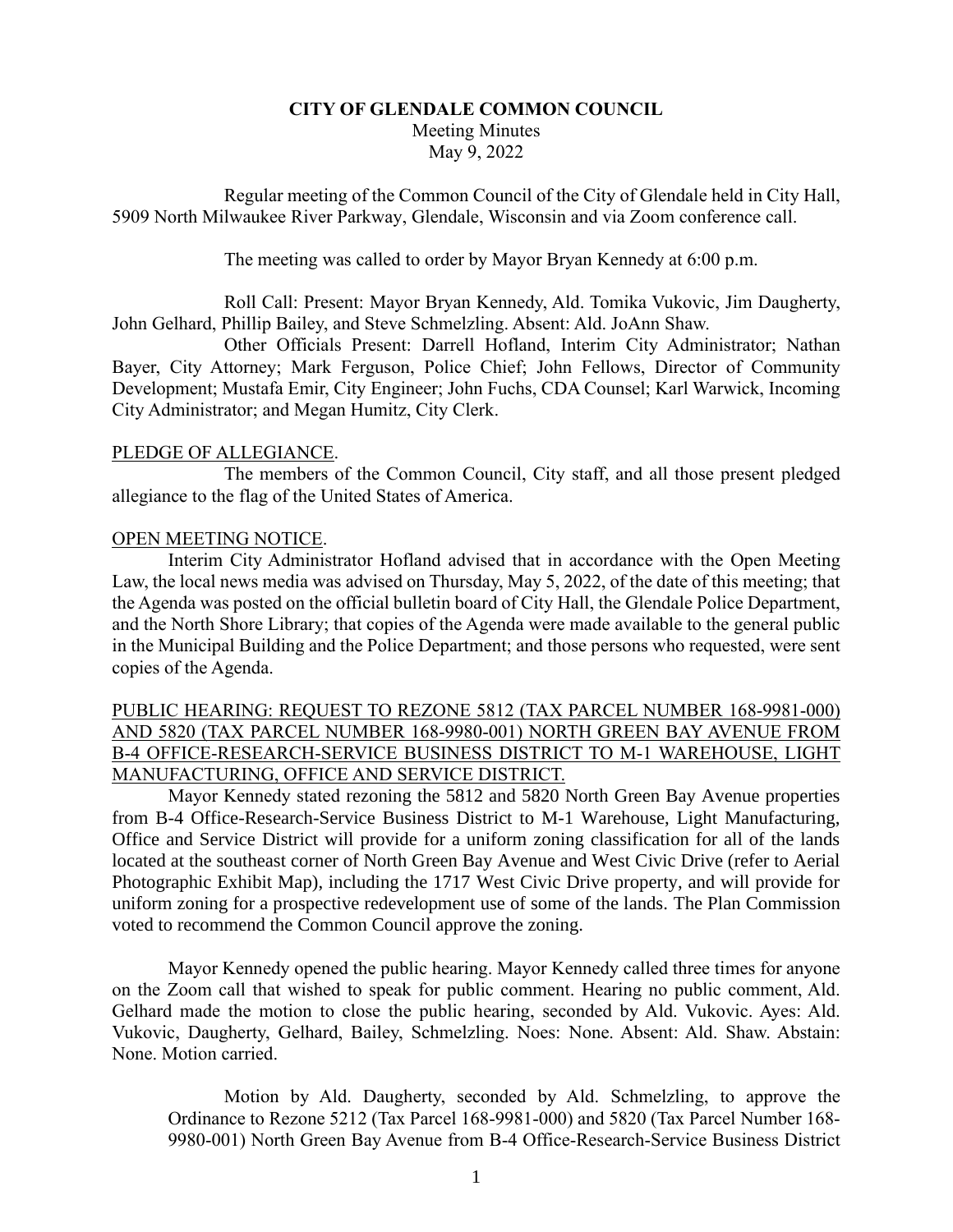to M-1 Warehouse, Light Manufacturing, Office and Service District. Ayes: Ald. Vukovic, Daugherty, Gelhard, Bailey, Schmelzling, and Shaw. Noes: None. Absent: Ald. Shaw. Abstain: None. Motion carried.

### PUBLIC COMMENT.

Rabbi Menachem Deren of the Chabad of River Hills spoke briefly on the Acts of Kindness Initiative, including the Resolution marking the April 12, 2022 Education and Sharing Day. The Rabbi spoke of the impact of education and our impact on others around us, as well as acts of random kindness becoming acts of routine kindness. Mayor Kennedy extended his appreciation for the work of the Chabad in the North Shore and Glendale..

### CONSENT AGENDA.

I. File No.

Adoption of Minutes of Meeting held of April 25, 2022 and Approval of Accounts Payable.

Motion by Ald. Bailey, seconded by Ald. Vukovic, to adopt the Minutes of Meeting held on April 25, 2022 and approve Accounts Payable. Ayes: Ald. Vukovic, Daugherty, Gelhard, Bailey, and Schmelzling. Noes: None. Absent: Ald. Shaw. Abstain: None. Motion carried.

## NEW BUSINESS.

II. File No.

Discussion regarding participation in Milwaukee's Juneteenth Parade.

Mayor Kennedy stated Alderwoman Vukovic is requesting Common Council's consideration regarding the upcoming City of Milwaukee Juneteenth Observation/Celebration. This year is the 50<sup>th</sup> anniversary of the observation/celebration. Juneteenth is observed on June 19 each year commemorating the emancipation of enslaved African Americans back in 1865. Part of the Milwaukee observation/celebration is a parade (starting at 8 a.m.). In the past, Glendale officials have participated in the parade.

Ald. Vukovic stated in 2021, she walked the parade with Ald. Schmelzling and Mayor Kennedy. This year they would like to see an increase in participation from residents and extend the invitation to all members of the community and have invited the school board, as well. Mayor Kennedy will post the invitation on social media sites to encourage participation. Once the parade organizers have held their informational meeting in early June, Ald. Vukovic will share information related to parade date.

This item was for discussion purposes only. No action was taken.

III. File No.

Recommendation from Legislative, Judiciary & Finance Committee to approve the Application for Class "B" (beer) Retailer License, and "Class C" (wine) Retailer License Filed by Three Flags Bayshore LLC for Flip Flop Tiki Bar, located at 5715 North Bayshore Drive.

Mayor Kennedy stated the State of Wisconsin requires any business selling alcohol to have an Alcohol Beverage License. All other licenses have been approved for the current location and all background checks have been concluded by the City of Glendale Police Department. The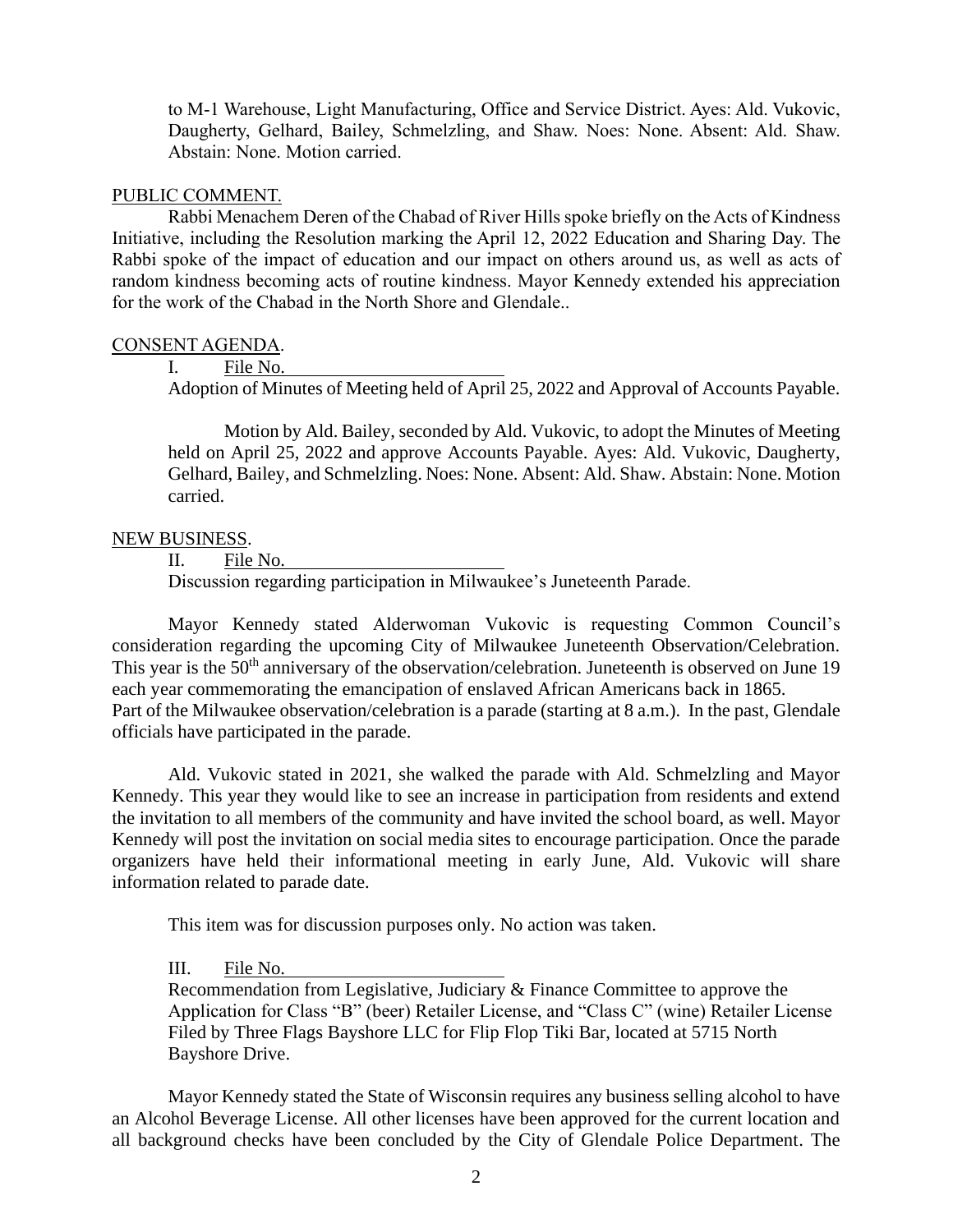Legislative, Judiciary & Finance Committee held a meeting on May 9, 2022. The Legislative, Judiciary & Finance Committee recommended the approval of a Provisional Class "B" (beer) Retailer License, and Provisional "Class C" (wine) Retailer License filed by Three Flags Bayshore, LLC for Flip Flop Tiki Bar located at 5715 N. Bayshore Drive. The license area is the former Devon restaurant's outdoor patio plus The Yard area. Three Flags Bayshore, LLC for Flip Flop Tiki Bar, meets all the statutory requirements to be issued a Provisional Class "B" and "Class C" license. Proposed agent, M. Eitel, was approved by the Police Department.

Motion by Ald. Schmelzling, seconded by Ald. Gelhard, to approve the Provisional Class "B" (beer) Retailer License, and Provisional "Class C" (wine) Retailer License Filed by Three Flags Bayshore, LLC for Flip Flop Tiki Bar, located at 5715 N. Bayshore Drive. Ayes: Ald. Vukovic, Daugherty, Gelhard, Bailey, and Schmelzling. Noes: None. Absent: Ald. Shaw. Abstain: Ald. Vukovic. Motion carried.

IV. File No.

Review and Action on Resolution to Create Tax Incremental District No. 9, Approving Its Project Plan and Establishing Its Boundaries.

Todd Taves, representative from Ehlers, gave a brief presentation and stated in late 2021, the City of Glendale was approached by a developer, Weas Development Company, who was interested in the redevelopment of several blighted properties at the southeast corner of North Green Bay Avenue and West Civic Drive. Weas Development Company has entered into agreements to purchase 6.37 acres for the planned 2022-2023 construction of a 109,000 square foot office and research building. The development is expected to result in the employment of 200 new employees in Glendale at this new building. A Tax Incremental District (TID) No. 9 Project Plan has been created by Ehlers, Waukesha, WI. The Project Plan identifies that the estimated taxable value (land and improvements) of the project is \$21.8 million.

The estimated total TID No. 9 project cost expenditures are approximately \$4.25 million of which:

- \$945,000 in public infrastructure projects
- \$3,100,000 in development incentives,
- \$80,000 in interest on long-term debt, and
- \$123,000 in administrative cost related to the creation and administration of the TID

The \$3.1 million in development incentives is intended to offset extraordinary costs associated with the impact of the site's contaminated and unstable soils. The extraordinary costs involve the building construction, parking lot construction, stormwater management facilities, and removal and property management of contaminated soils. Without the TID projects and related costs including development incentives, the development would not occur. The economic benefits of the development are sufficient to compensate for the estimated project cost expenditures. The benefits outweigh the anticipated tax increments to be paid by the property owner in the district. At their meeting on April 20, the Joint Review Board reviewed the Project Plan. The Community Development Authority, at its April 20 meeting, held a public hearing and approved a Resolution Establishing the Boundaries of and Approving the Project Plan for TID No. 9. The Joint Review Board, at their May 26 meeting, are scheduled to review and take action on the TID No. 9 Project Plan.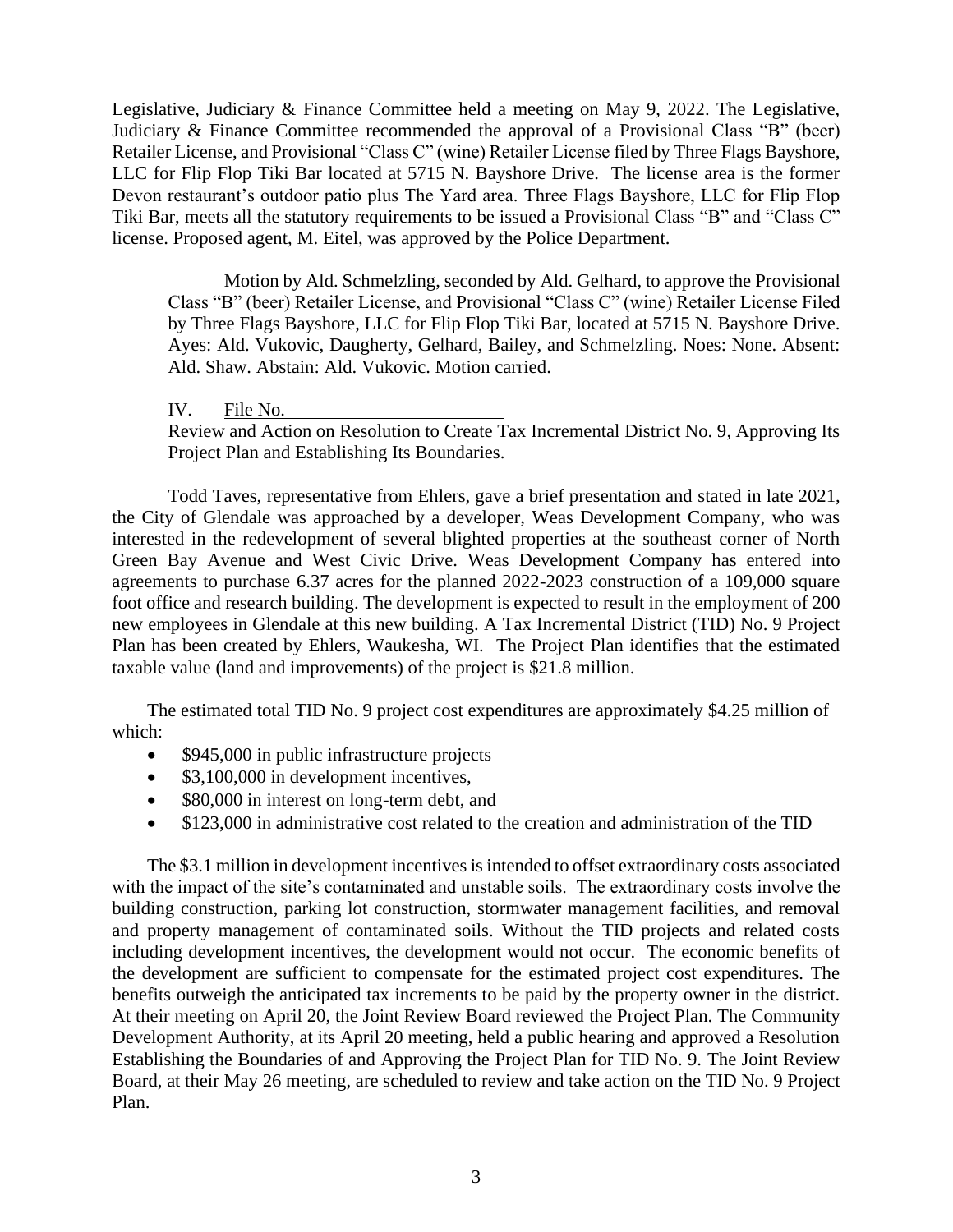Ald. Schmelzling questioned if the key factor is assessed value at end of construction period, how is that determined. Mr. Taves clarified that will be determined by the city assessor by law and assessment rule. The development agreement has a provision that if the value is less than agreed, there is a supplemental payment to be made to the City.

Ald. Daugherty questioned what the projected interest rate is anticipated to be. Mr. Taves clarified it is 4%.

Motion by Ald. Vukovic, seconded by Ald. Daugherty, to approve Resolution To Create Tax Incremental District No. 9, Approving Its Project Plan And Establishing Its Boundaries.. Ayes: Ald. Vukovic, Daugherty, Gelhard, Bailey, and Schmelzling. Noes: None. Absent: Ald. Shaw. Abstain: None. Motion carried.

V. File No.

Review and Action on a Certified Survey Map for 1717 West Civic Drive and 5820 North Green Bay Avenue.

Interim City Administrator stated a Certified Survey Map (CSM) is proposed for the lands that include 1717 West Civic Drive and 5820 North Green Bay Avenue, comprising a total of 16.6263 acres or 724,246 square feet of land, in order to create two parcels of land. Proposed Lot 1 will include the existing Visa Lighting facility that will be 10.1617 acres or 442,643 square feet, and Lot 2 will be essentially vacant land that will be 5.8633 acres or 255,407 square feet. The Plan Commission recommended approval on March 1, 2022.

Motion by Ald. Bailey, seconded by Ald. Gelhard, to approve Certified Survey Map with requirements of payment of the \$205 administrative fee, making any required technical corrections to the document, and payment of City Engineer CSM technical review fees, and other required fees, if any, and recording of the document. Ayes: Ald. Vukovic, Daugherty, Gelhard, Bailey, and Schmelzling. Noes: None. Absent: Ald. Shaw. Abstain: None. Motion carried.

VI. File No.

Review and Action on Development Agreement with Weas Development Company for the planned development of a 109,000 square foot office and research building at the intersection of W. Civic Drive and N. Green Bay Avenue.

Interim Administrator Hofland stated Weas Development Company has requested City approval of a planned development of a 109,000 square foot office and research building at the intersection of W. Civic Drive and N. Green Bay Avenue. The Community Development Authority, at its May 9 meeting, approved the site plan for the development. As part of the development approval, the Community Development Authority and the Common Council reviews and considers action on a development agreement. The development agreement was drafted by Redevelopment City Attorney John Fuchs.

Motion by Ald. Daugherty, seconded by Ald. Schmelzling, to approve the development agreement with Weas Development Company for the property located at the intersection of W. Civic Drive and N. Green Bay. Ayes: Ald. Vukovic, Daugherty, Gelhard, Bailey, and Schmelzling. Noes: None. Absent: Ald. Shaw. Abstain: None. Motion carried.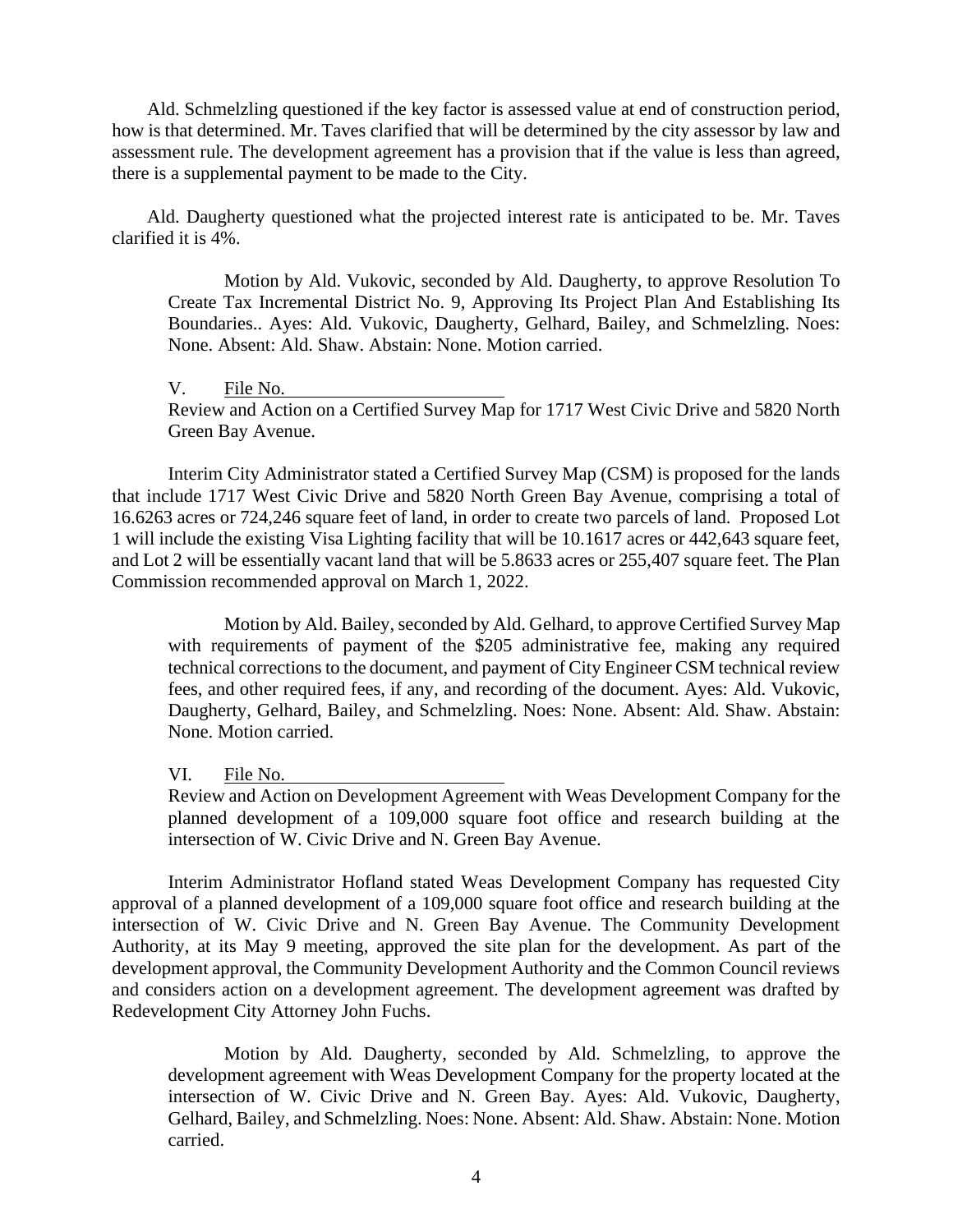VII. File No.

Review and Action on Purchase of Property at 4118 North Hubbard Street.

Interim Administrator Hofland stated at the February 21 Common Council meeting, the Council discussed negotiation strategies for the possible purchase of the property at 4118 N. Hubbard Street. The current residential property owner has reached out to the City as he is contemplating the sale of the property. Over the past several decades, the City has been acquiring property along N. Hubbard Street with the goal to reduce blight through redevelopment of the area consistent with the zoning district and consolidate/assemble small parcels into larger parcels to attract new development investment. The current Zoning District for the parcels on N. Hubbard Street is M-1 Warehouse, Light Manufacturing, Office and Service District.

The City Attorney was directed to follow up with the property owner for possible City purchase. The owners are willing to sell to the City on the following terms:

- \$135,000
- City covering closing costs, and
- City assuming responsibility for the full 2022 property tax bill.

The tax bill for 2021 was \$2,617.63. Factoring the anticipated time of closing, the City would essentially be forfeiting about half that amount. Closing costs are estimated at no more than \$3,000-4,000. Like other properties purchased by the City on N. Hubbard Street, the City will demolish all structures on the 4118 N. Hubbard Street property. Consequently, City Attorney Bayer is not recommending the need for any inspections. Also, as this is a residential property and not a former industrial site, no environmental concerns exist. Funding for this purchase would be allocated from the Capital Projects Funds – Property Acquisition (420-540.40-58097). No property acquisition expenditures (except for floodplain purposes) were budgeted in 2022. Sufficient fund balance exists in the Capital Projects Fund for this expenditure.

Motion by Ald. Vukovic, seconded by Ald. Gelhard, to approve the Authorization of City Attorney Bayer to proceed with the purchase of 4118 N. Hubbard Street for \$135,000 and the City cover closing costs.. Ayes: Ald. Vukovic, Daugherty, Gelhard, Bailey, and Schmelzling. Noes: None. Absent: None. Abstain: Ald. Shaw. Motion carried.

VIII. File No. Review and Action on Diversity, Equity, and Inclusion Statement.

Mayor Kennedy stated one of Glendale 2040 Vision's (Comprehensive Master Plan) core values is to "Promote Inclusion, Diversity, and High Quality of Life" by being "stronger and more resilient in 2040, the City of Glendale must promote diversity and inclusion in all areas of the community. From celebrating diversity through community events to promoting local businesses to expanding participation in the political process, the City of Glendale aims to be a more inclusive place in the future, whereas residents, regardless of background or neighborhood, enjoy high quality of Life." As a follow-up, it is important for the City to advance this core value by approving a statement which addresses it. The Council was provided with the diversity, equity, and inclusion statement.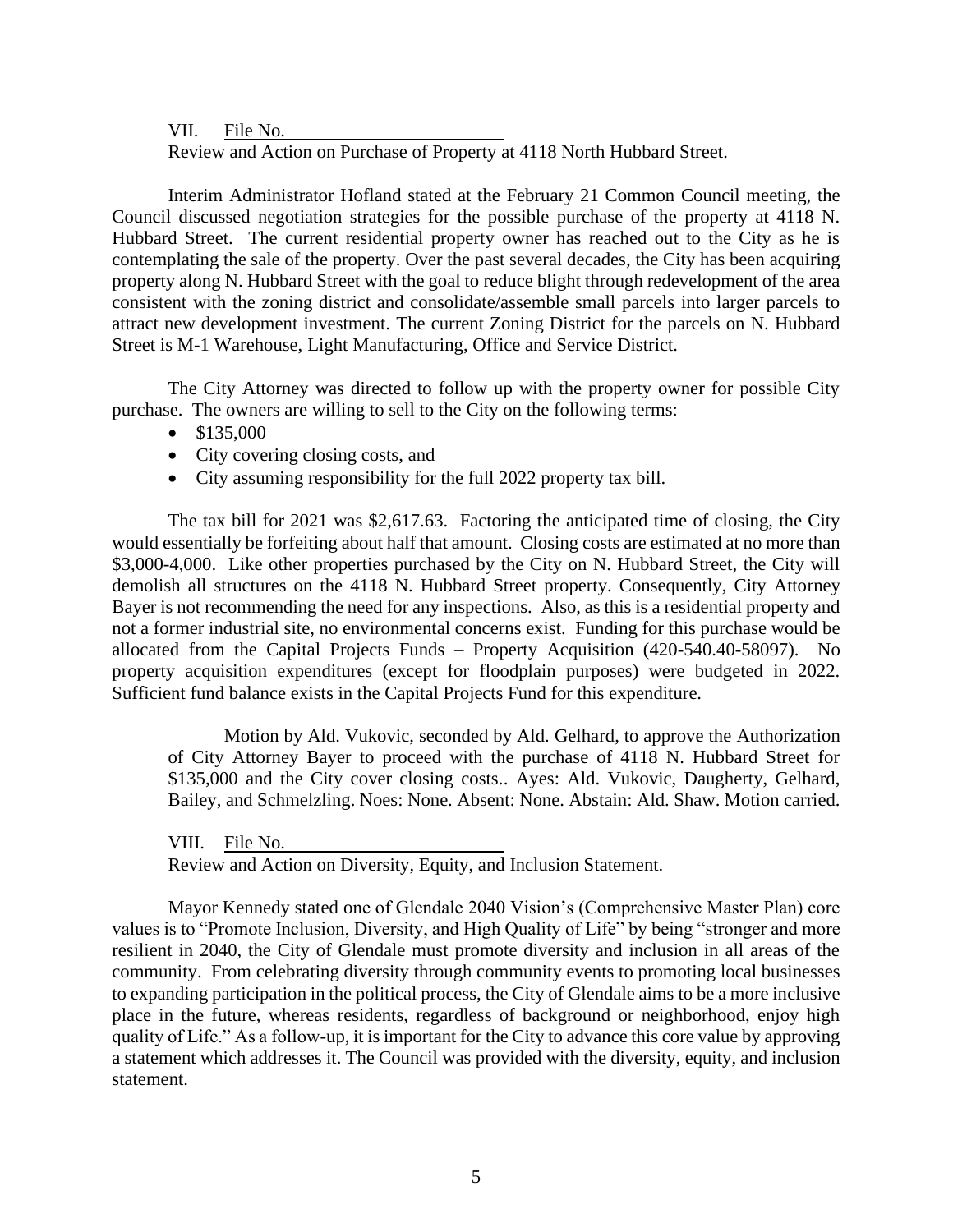Ald. Bailey requested the addition of the word "expression" in addition to "gender identity" in both the Inclusion and Respect Statement and the Equity Statement, to appropriately represent the LGBT community.

Motion by Ald. Bailey, seconded by Ald. Schmelzling, to approve the Diversity, Equity and Inclusion Statement. Ayes: Ald. Vukovic, Daugherty, Gelhard, Bailey, and Schmelzling. Noes: None. Absent: Ald. Shaw. Abstain: None. Motion carried.

IX. File No.

Discussion regarding Beekeeping within the City of Glendale.

John Fellows, Community Development Director, stated Staff has been requested to facilitate a discussion regarding the keeping of bees in the community. Beekeeping can occur at both a profession and hobbyist levels. In most urbanized areas, beekeeping occurs at a hobbyist level. To prepare for the discussion, staff provided a summary of a quick summary of a variety of communities' status with regard to beekeeping, a summary of common best practices, as well as helpful links for more information.

Ald. Daugherty requested City staff bring forward an ordinance for review and approval. Mr. Fellows requested guidance from the Council for the direction of the ordinance, and has reached out to the Milwaukee Beekeepers Association who would be happy to speak at a future Council meeting on the topic.

Ald. Vukovic and Ald. Schmelzling stated a public hearing or opportunity for the public to comment on the topic would be recommended, in order to respond to feedback regarding the possibility of allowing beekeeping in the City and remaining transparent.

This item was for discussion purposes only. No action was taken.

X. File No.

Review and Approval of Bid for the 2022 Crestwood Drainage Program.

Dr. Mustafa Emir stated the bid results for the 2022 Crestwood Drainage Program came in with All-Ways Contractors, Inc. at \$156,934.00 and Zignego Company, Inc. at \$328,700.00. The estimated construction engineering costs are \$32,000 for this project. All-Ways Contractors, Inc is an established contractor in the area and has performed well on other similar construction projects in the City. All-Ways Contractors, Inc completed the 2021 Drainage Program for the City.

Motion by Ald. Daugherty, seconded by Ald. Bailey, to accept the low bid and award of contract All-Ways Contractors Inc for the base bid amount of \$156,934.00 for the 2022 Crestwood Drainage Program. Ayes: Ald. Vukovic, Daugherty, Gelhard, Bailey, and Schmelzling. Noes: None. Absent: Ald. Shaw. Abstain: None. Motion carried.

XI. File No. Review and Approval of Bid for the 2022 Sidewalk Program.

Dr. Mustafa Emir stated the bid results for the 2022 Sidewalk Program Crestwood Drainage Program came in with the total base bids at: Primoris Electric, Inc. at \$31,975.00; Beardsley Concrete at \$32,375.00; DC Burbach, Inc. at \$40,865.00; and LaLonde Contractors at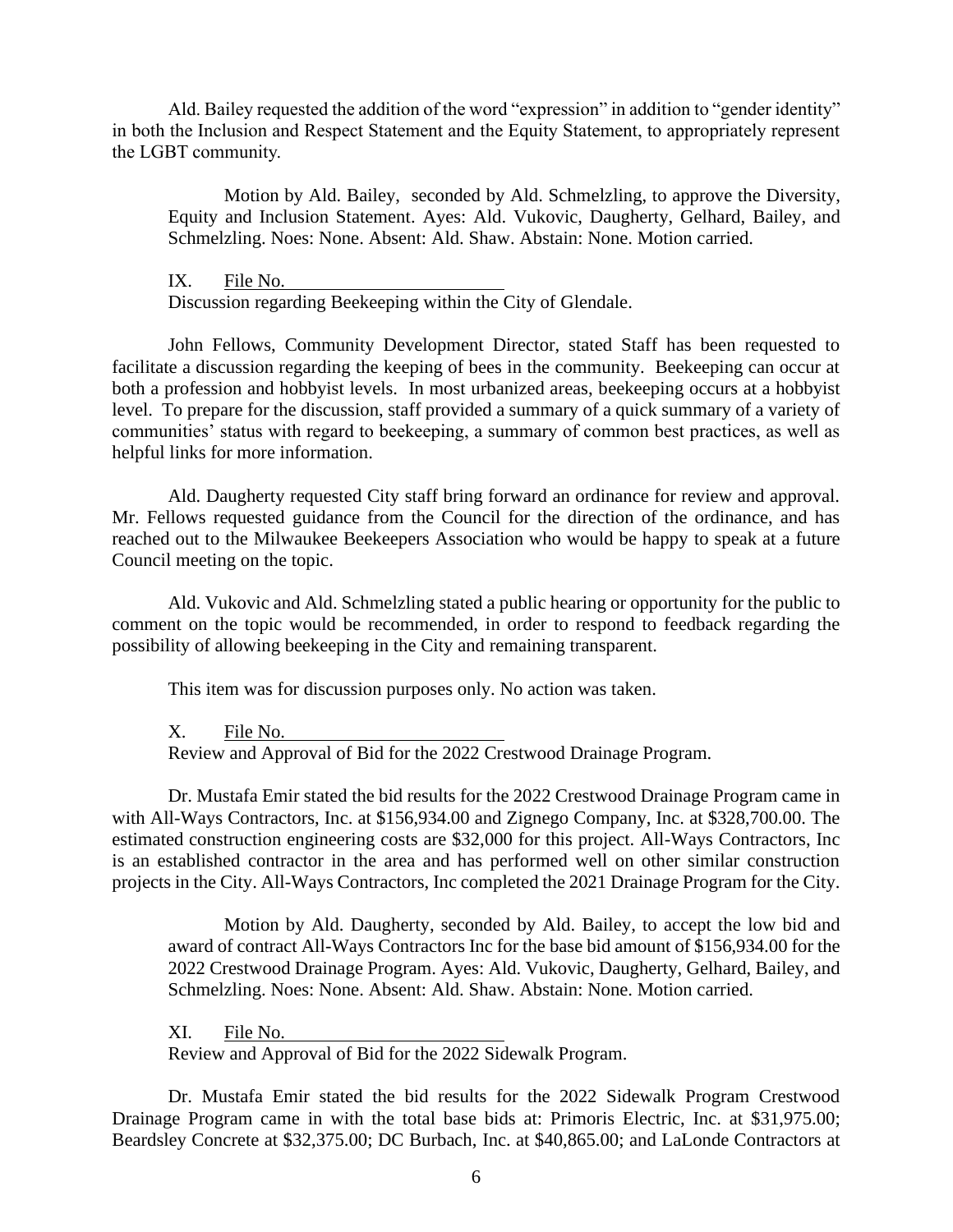\$62,854.50. The estimated construction engineering costs are \$7,500 for this project, and \$5,500 has been spent on project document and bid services. Primoris Electric, Inc may be new to the City of Glendale; however, has satisfactorily performed similar work. Past projects include WE Energies restoration repairs and work in local municipalities, such as in the City of West Allis. Additionally, Primoris Electric, Inc has received the 2022 Sidewalk program for the City of Port Washington. Upon review of their references, Primoris Electric, Inc. has been given satisfactory reviews from local municipalities and WE Energies for their communication and quality of work.

Mayor Kennedy clarified the recommendation is only for the base bid and not the base plus alternates. Dr. Emir stated only the base bid is needed at this time.

Motion by Ald. Gelhard, seconded by Ald. Schmelzling, to accept the low bid and award of contract to Primoris Electric, Inc. for the total base bid in the amount of \$31,975.00 for the 2022 Sidewalk Program project. Ayes: Ald. Vukovic, Daugherty, Gelhard, Bailey, and Schmelzling. Noes: None. Absent: Ald. Shaw. Abstain: None. Motion carried.

XII. File No. Review and Approval Bid for the Interstate 43 Segment Watermain Replacement Project.

Dr. Mustafa Emir stated the bid results for the Interstate 43 Segment Watermain Replacement Project came in with total base bids at: UPI, LLC at \$2,336,957.00; American Sewer Services at \$2,405,712.00; Vinton Construction Co. at \$3,031,878.05; PTS Contractors, Inc. at \$3,179,000.00; Globe Contractors, Inc. at \$3,413,957.50; and Mid City Corporation at \$3,653,280.00. The estimated construction engineering costs are \$240,000.00 for this project. Part of this project is eligible for funding by the State. It is estimated that the State will reimburse \$807,487.65 of the project. UPI, LLC. is an established contractor in the area and has performed well on other similar construction projects in Glendale. UPI, LLC. completed the 2019 and 2020 Watermain Replacement projects for the City.

Ald. Daugherty questioned how likely it will be to get money reimbursed from the State. Dr. Emir stated if the project is approved, the reimbursement will be approved.

Ald. Schmelzling questioned the age of the current watermain line. Dr. Emir stated it is from approximately 1961, and is close to the end of the lifespan. With nearly 40% of the line being relocated because the surface is being changed, the recommendation is to do the watermain if the road is being affected.

Mayor Kennedy raised the question if the City is locked into the rates once approved. Dr. Emir clarified the unit prices are locked in, and the final price is determined at the end of the project.

Motion by Ald. Gelhard, seconded by Ald. Daugherty, to accept the low bid and award of contract to UPI, LLC. for the total bid base bid in the amount of \$2,336,957.00 for the Interstate 43 Segment Watermain Replacement project. Ayes: Ald. Vukovic, Daugherty, Gelhard, Bailey, and Schmelzling. Noes: None. Absent: Ald. Shaw. Abstain: None. Motion carried.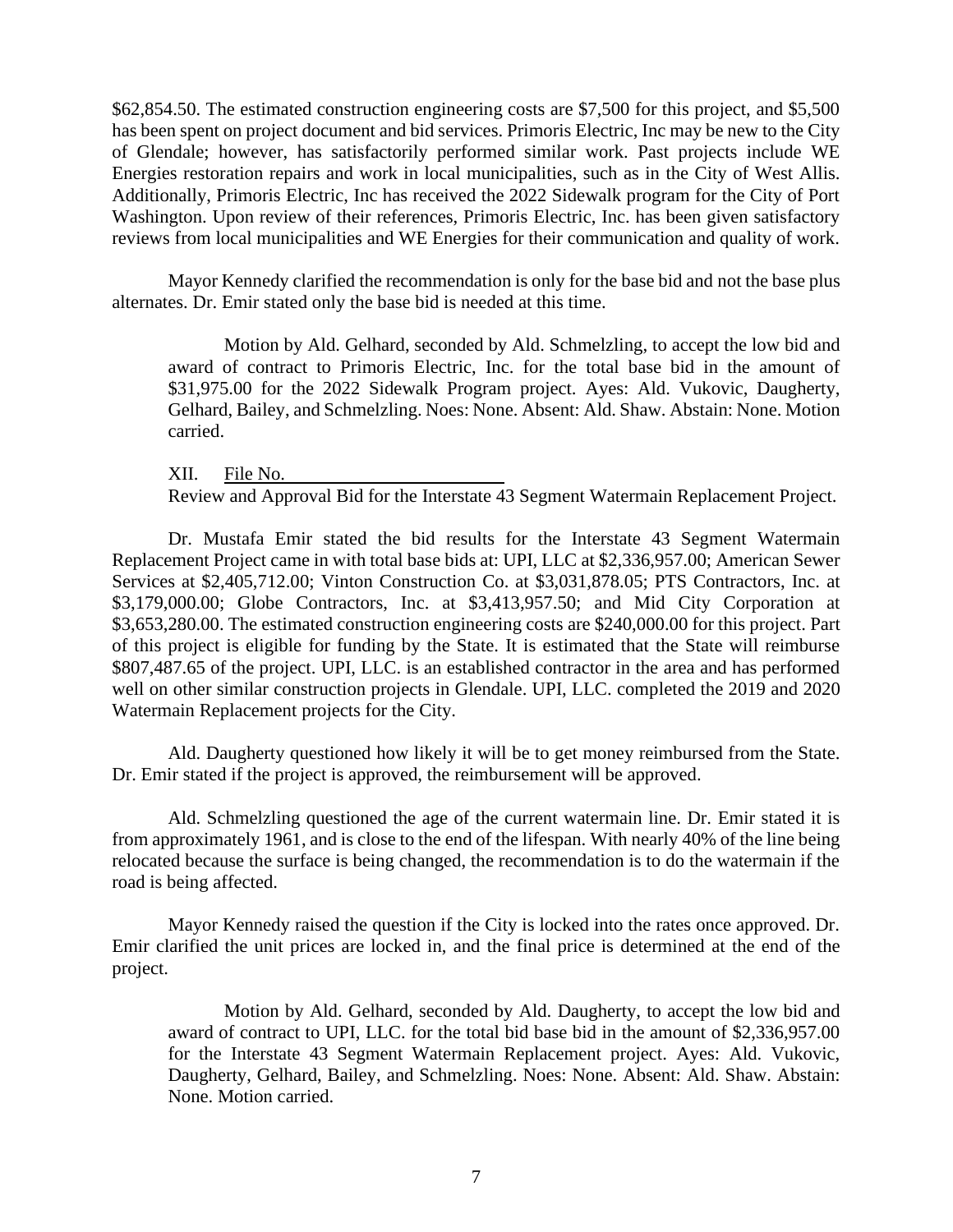XIII. File No.

Review and Approval Bid for the 2022 Good Hope Road Watermain Replacement Project.

Dr. Mustafa Emir stated the bid results for the 2022 Good Hope Road Watermain Replacement Project came in with bid amounts of: Vinton Construction at \$93,905.00; Globe Contractors, Inc. at \$106,600.00; American Sewer Services at \$111,500.00; and Mid City Corporation at \$137,500.00. The estimated construction engineering costs are \$13,000 for this project. Vinton Construction is an established contractor in the area and has performed well on other similar construction projects in Glendale. Vinton Construction completed the 2019 Green Bay Avenue Watermain project for the City.

Ald. Schmelzling questioned if there could be cost sharing with the County because the work is being done at the same time. Dr. Emir clarified this project is not required and nothing is being done by the County to affect the watermain, therefore this is more of a preventative maintenance project being done in conjunction with a road closure.

Motion by Ald. Daugherty, seconded by Ald. Schmelzling, to accept the low bid and award of contract to Vinton Construction for the bid base in the amount of \$93,905.00 for the 2022 Good Hope Rd Watermain Replacement project. Ayes: Ald. Vukovic, Daugherty, Gelhard, Bailey, and Schmelzling. Noes: None. Absent: Ald. Shaw. Abstain: None. Motion carried.

XIV. File No.

Review and Approval of Revised State/Municipal Financial Agreement (SMFA) for a State-Let Highway Project ID: 1229-04-02/04/24/71/72/73/77 (I-43 North-South Freeway Corridor Project).

Dr. Mustafa Emir stated The Common Council originally approved a State/Municipal Agreement (SMA) for a State-Let Highway Project (I-43 North-South Freeway Corridor Project) at the July 13, 2020 meeting. Since then, there have been revisions and additions to that document. The Revised State/Municipal Financial Agreement (SMFA) for the aforementioned project was provided. This indicates the total cost distribution and the City responsibility of \$4,024,201. This is/was included in the 5-year CIP program for 2021 through 2023.

Ald. Gelhard requested clarification if the City responsibility could potentially be lower than anticipated. Dr. Emir stated that is a possibility.

Motion by Ald. Gelhard, seconded by Ald. Bailey, to approve Revised State/Municipal Financial Agreement (SMFA) for a State-Let Highway Project ID: 1229- 04-02/04/24/71/72/73/77 (I-43 North-South Freeway Corridor Project) as presented.. Ayes: Ald. Vukovic, Daugherty, Gelhard, Bailey, and Schmelzling. Noes: None. Absent: Ald. Shaw. Abstain: None. Motion carried.

XV. File No.

Review and Approval of Revised State/Municipal Maintenance Agreement (SMMA) for a State-Let Highway Project ID: 1229-04-71/73/77 (I-43 North-South Freeway Corridor Project).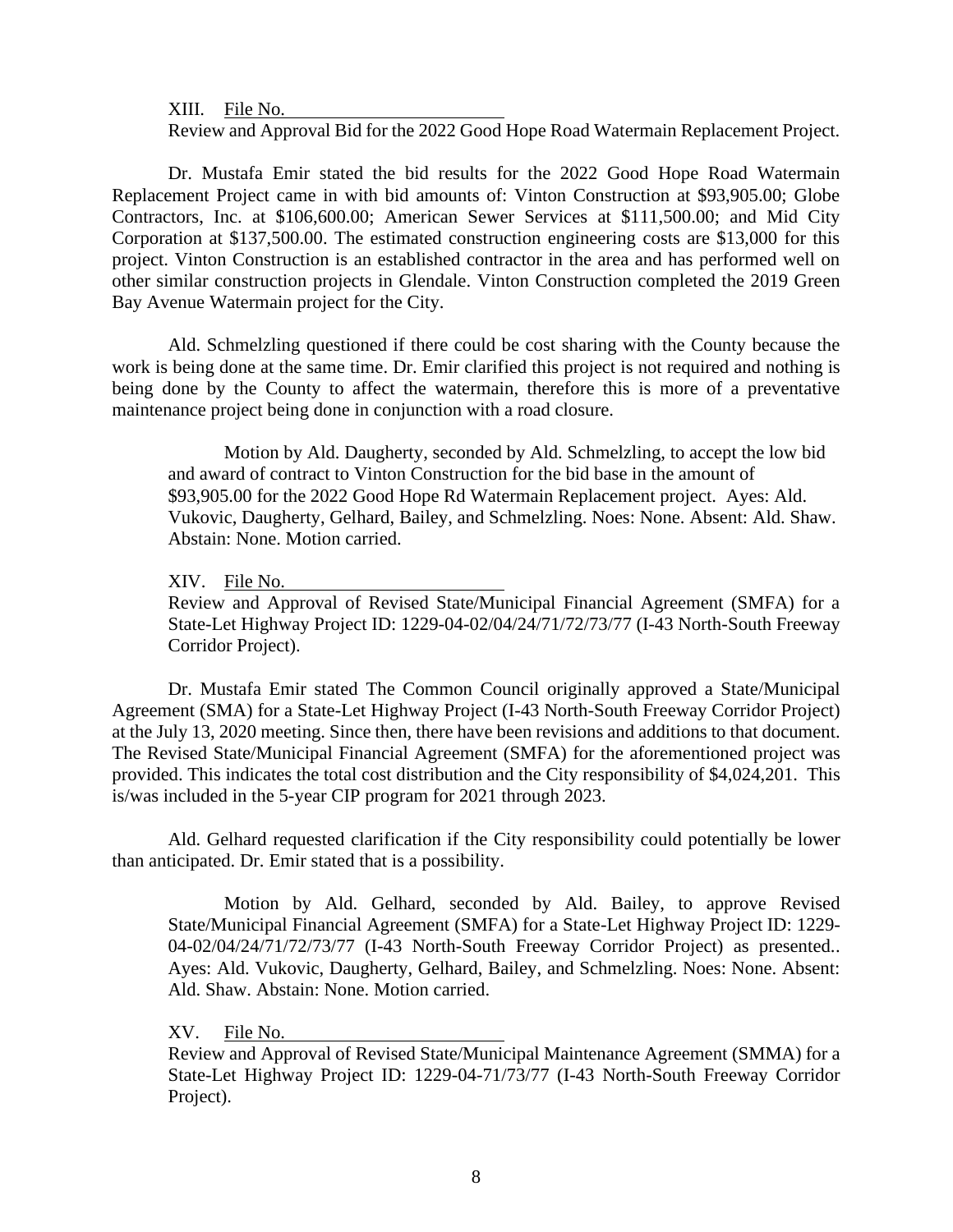Dr. Mustafa Emir stated this State/Municipal Maintenance Agreement (SMMA) for a State-Let Highway Project (I-43 North-South Freeway Corridor Project) is a guarantee that the Municipality (Glendale) shall at its own cost and expense maintain all portions within the specified limits of this agreement that lie within its jurisdiction for such maintenance through statutory requirements in a manner satisfactory to the State and shall make ample provision for such maintenance each year. Upon completion of construction project, 1229-04-71, 1229-04-73, & 1229-04-77 the Municipality (Glendale) will assume all aforementioned maintenance responsibilities. This SMMA is tied to the State/Municipal Financial Agreement (SMFA), Project ID: 1229-04-02/04/24/71/72/73/77.

Motion by Ald. Gelhard, seconded by Ald. Schmelzling, to approve the State/Municipal Maintenance Agreement (SMMA) for a State-Let Highway Project ID: 1229-04-71/73/77 (I-43 North-South Freeway Corridor Project) as presented. Ayes: Ald. Vukovic, Daugherty, Gelhard, Wiese, and Schmelzling. Noes: None. Absent: Ald. Shaw. Abstain: None. Motion carried.

#### XVI. File No.

Review and Approval of Revised State/Municipal Quit Claim Deed by Utility (DT1661), Statement of Non-Reimbursement by Utility (DT2245) and Temporary Construction Easement Agreement (DT2216) for WisDOT I-43 North-South Project ID 1229-04-71.

Dr. Mustafa Emir stated There is a City of Glendale water easement on Parcel 16 at the corner of N Port Washington Road and W Bender Road/W Devon Street. The easement does not have facilities in it. The Wisconsin Department of Transportation (WisDOT) has purchased an area adjacent to and has obtained a temporary limited easement. The DT1661 – Quit Claim Deed by Utility will remove the easement from the WisDOT purchased area (now public right of way). The DT2216 – Temporary Construction Easement is an acknowledgement for Glendale that WisDOT will be performing work in an area that Glendale has an existing easement. The DT2245 – Statement of Non-Reimbursement by Utility document acknowledges that the City of Glendale will not be requesting compensation for Utility Parcel 541 Glendale Water Utility. The other Utility Agreement that is part another SMFA references a Utility Parcel of 641 representing the City of Glendale's water facility that exists in the right-of-way and is eligible for compensation under state statute ss 84.295. Because this is an easement it follows a different state statute ss 84.09. Additionally, the City's watermain that used to be within this easement, is being relocated and will be placed at another location as part of another project.

Ald. Daugherty requested clarification that this is the City of Glendale vacating the easement. Dr. Emir stated that is the purpose of the agreement.

Motion by Ald. Daugherty, seconded by Ald. Gelhard, to approve State/Municipal Quit Claim Deed by Utility (DT1661), Statement of Non-Reimbursement by Utility (DT2245) and Temporary Construction Easement Agreement (DT2216) for WisDOT I-43 North-South Project ID 1229-04-71 documents as presented. Ayes: Ald. Vukovic, Daugherty, Gelhard, Bailey, and Schmelzling. Noes: None. Absent: Ald. Shaw. Abstain: None. Motion carried.

#### XVII. File No.

Review and Approval of a Wisconsin Department of Transportation State/Municipal Finance Agreement (SMFA) with the City of Glendale (Sewer Municipal Utility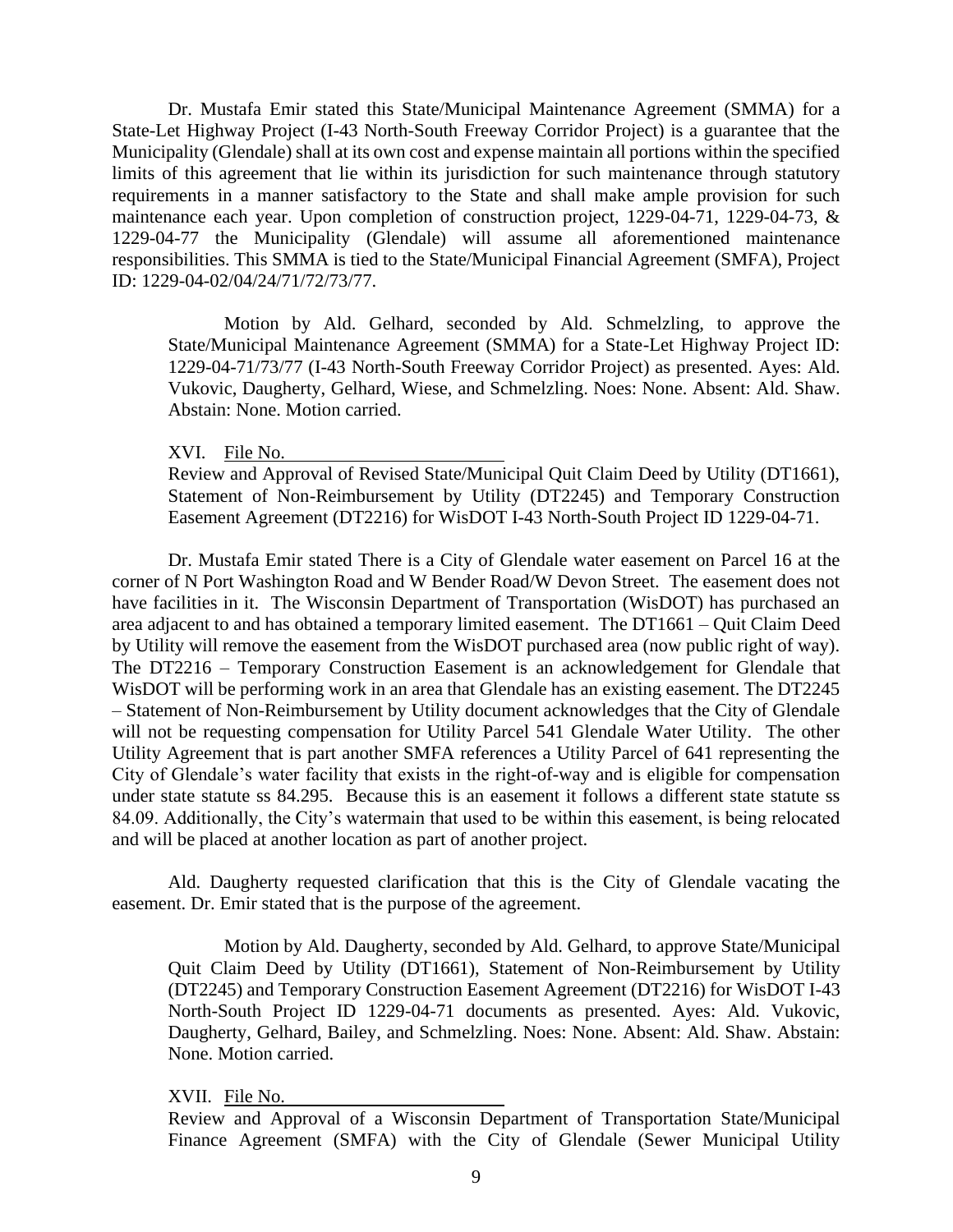Agreement UA647 Utility ID 1229-04-49) for work associated with the relocation of existing City of Glendale sewer main facilities impacted by the proposed construction of the IH 43 North South Freeway Projects.

Dr. Mustafa Emir stated this agreement covers the compensable (90% State/10% Local) design, relocation, inspection, construction management, and City operations of work associated with the relocation of existing City of Glendale water main facilities impacted by the proposed construction of the following IH 43 North South Freeway Projects:

- $\bullet$  1229-04-71
	- o City Glendale, N Port Washington Road (W Bender Road to W Daphne Road)
- $\bullet$  1229-04-73
	- o I-43 North South Freeway (W Bender Road to W Brown Deer Road)
- $\bullet$  1229-04-77
	- o City Glendale, N Green Bay Road (STH 57 Intersection with N Range Line Road)

Work performed under the above projects consists of pavement reconstruction and expansion of IH 43; reconstruction and expansion of North Port Washington Road, reconstruction of Jean Nicolet Road, reconstruction, and a traffic mitigation project at STH 57 and Range Line Road. All phases of the projects are being performed as one Let project to stage construction in a manner that will alleviate traffic congestion and perform the reconstruction work in a means that is most beneficial to the traveling public. All City of Glendale sewer design, main relocation, inspection, construction management, and City operations of work associated with the relocation of existing City of Glendale sewer main facilities impacted by the proposed construction of the IH 43 North South Freeway Projects listed above will be coordinated under Construction ID 1229- 04-73. A State/Municipal Finance Agreement (SMFA) will be implemented to allow the Wisconsin Department of Wisconsin's (WisDOT) contractor to perform work for the City of Glendale during construction of the IH 43 projects listed above. The typical work to be performed during construction is sewer main relocation, sewer manhole adjustments and reconstruction of sewer manholes. The Utility Agreement will reimburse work performed by the City of Glendale or their agents for sewer design, inspection, and construction management. This work will be reimbursed 10% Local Share / 90% State Share per ss.84.295.

Motion by Ald. Bailey, seconded by Ald. Vukovic, to approve the Wisconsin Department of Transportation State/Municipal Finance Agreement (SMFA) with the City of Glendale (Water Municipal Utility Agreement UA647 Utility ID 1229-04-49) for work associated with the relocation of existing City of Glendale sewer facilities impacted by the proposed construction of the IH 43 North South Freeway Projects. Ayes: Ald. Vukovic, Daugherty, Gelhard, Bailey, and Schmelzling. Noes: None. Absent: Ald. Shaw. Abstain: None. Motion carried.

XVIII. File No.

Review and Approval of a Wisconsin Department of Transportation State/Municipal Finance Agreement (SMFA) with the City of Glendale (Water Municipal Utility Agreement UA646 Utility ID 1229-04-48) for work associated with the relocation of existing City of Glendale water main facilities impacted by the proposed construction of the IH 43 North South Freeway Projects.

Dr. Mustafa Emir stated This agreement covers the compensable (90% State/10% Local) design, relocation, inspection, construction management, and City operations of work associated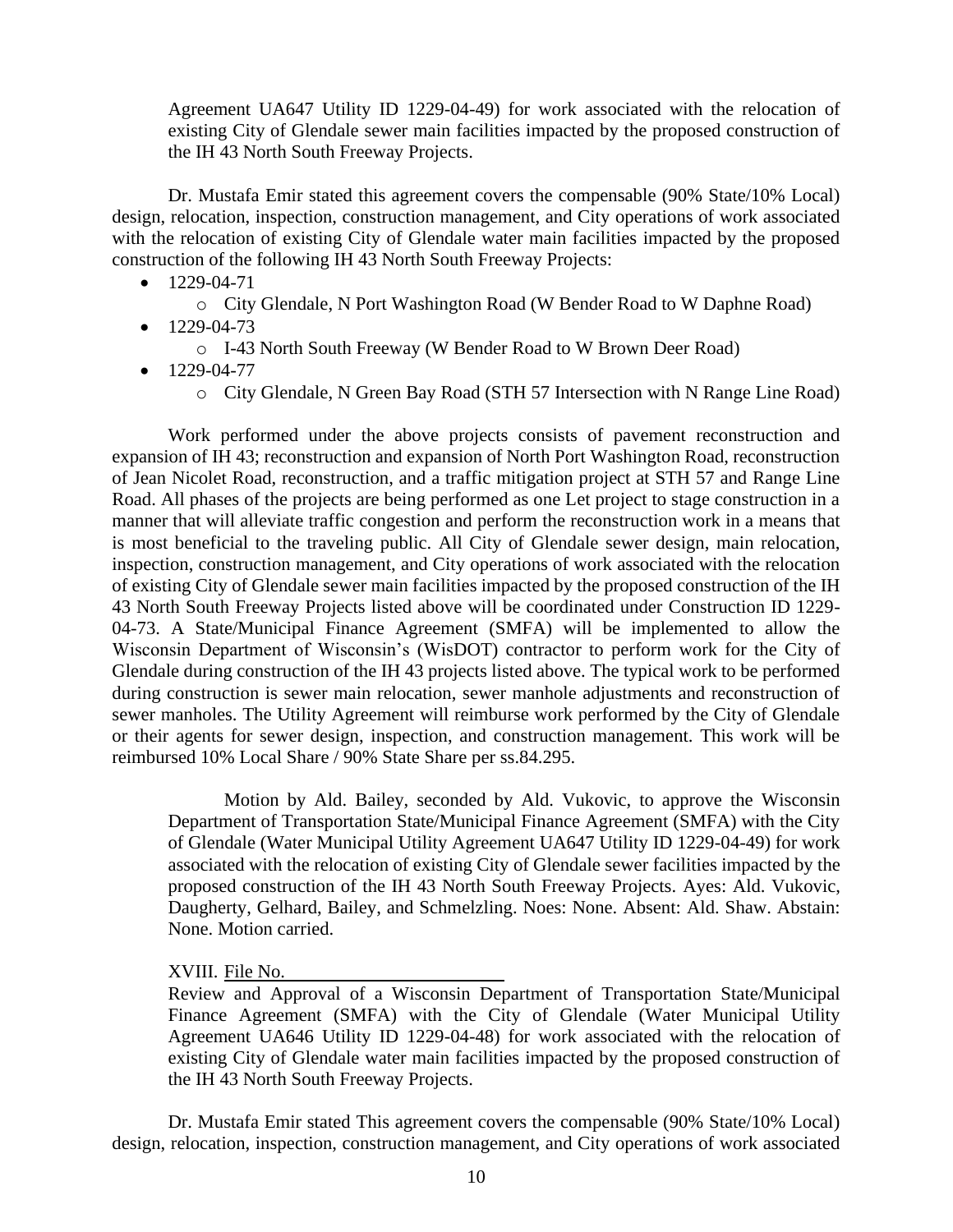with the relocation of existing City of Glendale water main facilities impacted by the proposed construction of the following IH 43 North South Freeway Projects:

- $\bullet$  1229-04-71
	- o City Glendale, N Port Washington Road (W Bender Road to W Daphne Road)
- $\bullet$  1229-04-73
	- o I-43 North South Freeway (W Bender Road to W Brown Deer Road)
- $\bullet$  1229-04-77
	- o City Glendale, N Green Bay Road (STH 57 Intersection with N Range Line Road)

Work performed under the above projects consists of pavement reconstruction and expansion of IH 43; reconstruction and expansion of North Port Washington Road, reconstruction of Jean Nicolet Road, reconstruction, and a traffic mitigation project at STH 57 and Range Line Road. All phases of the projects are being performed as one Let project to stage construction in a manner that will alleviate traffic congestion and perform the reconstruction work in a means that is most beneficial to the traveling public. All City of Glendale sewer design, main relocation, inspection, construction management, and City operations of work associated with the relocation of existing City of Glendale sewer main facilities impacted by the proposed construction of the IH 43 North South Freeway Projects listed above will be coordinated under Construction ID 1229- 04-73. A State/Municipal Finance Agreement (SMFA) will be implemented to allow the Wisconsin Department of Wisconsin's (WisDOT) contractor to perform work for the City of Glendale during construction of the IH 43 projects listed above. The typical work to be performed during construction is sewer main relocation, sewer manhole adjustments and reconstruction of sewer manholes. The Utility Agreement will reimburse work performed by the City of Glendale or their agents for sewer design, inspection, and construction management. This work will be reimbursed 10% Local Share / 90% State Share per ss.84.295.

Motion by Ald. Gelhard, seconded by Ald. Daugherty, to approve the Wisconsin Department of Transportation State/Municipal Finance Agreement (SMFA) with the City of Glendale (Water Municipal Utility Agreement UA647 Utility ID 1229-04-49) for work associated with the relocation of existing City of Glendale sewer facilities impacted by the proposed construction of the IH 43 North South Freeway Projects. Ayes: Ald. Vukovic, Daugherty, Gelhard, Bailey, and Schmelzling. Noes: None. Absent: Ald. Shaw. Abstain: None. Motion carried.

XIX. File No. Initial Review of the 2023-2027 Five Year Capital Improvement Program.

Interim City Administrator Hofland stated a copy of the planned Capital Improvement Program (CIP) for the years 2023 through 2027 was provided. It was requested that Council review the projects, particularly for the year 2023, in order that the final approval can be made and included in the projections for the 2023 Annual Program Budget. The overall requested 2023-2027 CIP has a total revenue and expenditure amount of \$28.6 million as compared to the approved 2022-2026 CIP amount of \$26.7 million.

Ald. Schmelzling questioned if there were things that fell off from year to year. Interim Administrator Hofland stated he was unaware of any items, only additions to the CIP.

This item was for discussion purposes only. No action was taken.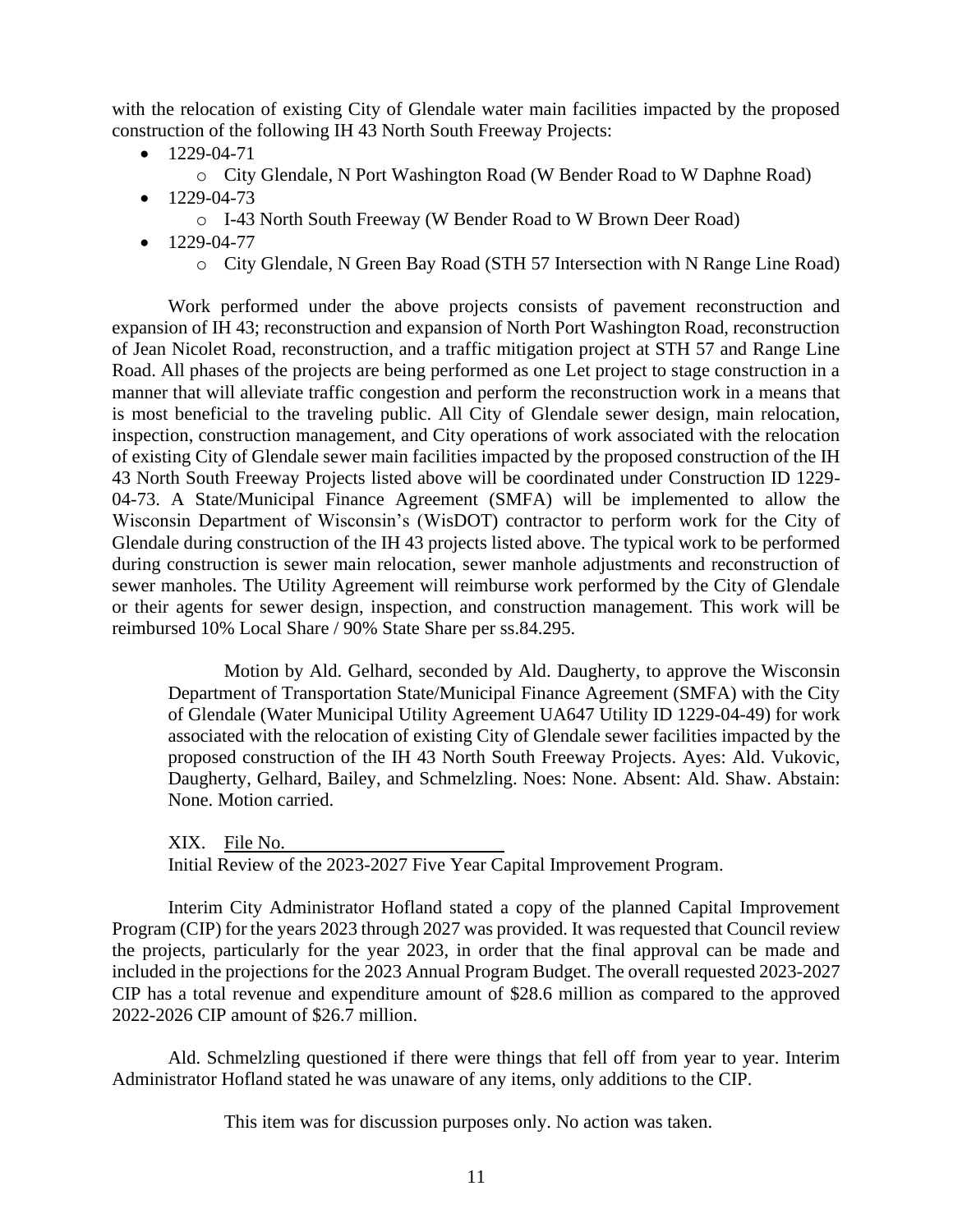XX. File No.

Resolution Amending the 2022 Annual Program Budget.

Interim City Administrator Hofland stated since 2018, Welcome To Glendale Executive Director had been involved with the 4<sup>th</sup> of July Celebration and Music in the Glen events. Starting in 2021, the City's plan was for Welcome to Glendale to take the lead in fundraising and promoting these community events. Consequently, there was no 2021 or 2022 tax levy allocation, nor budgeted activity for these events in the City Budget. Discussions between the Mayor and Welcome to Glendale have resulted in the request to have the responsibility (including accounting) for 4th of July Celebration and Music in the Glen events moved back to the City of Glendale. The provided budget amendment would transfer \$40,000 of General Fund contingency funds to the Events Fund. The amendment will also provide the Events Fund with budgeted revenues and expenditures of \$53,500 to financially account for the 4<sup>th</sup> of July Celebration and Music in the Glen events in 2022. These changes make it necessary for the Council to approve a resolution amending the budget.

Motion by Ald. Gelhard, seconded by Ald. Daugherty, to adopt a Resolution Amending the 2022 Annual Program Budget. Ayes: Ald. Vukovic, Daugherty, Gelhard, Bailey, and Schmelzling. Noes: None. Absent: Ald. Shaw. Abstain: None. Motion carried.

XXI. File No.

Review and Authorize filling of Human Resources Director position.

Interim City Administrator Hofland stated prior to the promotion of Rachel Safstrom to the City Administrator position, she served the Human Resources Director. Following her promotion, the position of Human Resource Director position was not refilled (since Ms. Safstrom held those skills and was able to continue to perform many of these responsibilities) but instead the City created the Payroll Benefit Specialist position. Since January 2022 when Ms. Safstrom left employment with the City, the Payroll Benefit Specialist has performed many of the Human Resources Director duties. Discussions have occurred between the Interim City Administrator, Deputy City Administrator and the future City Administrator regarding the needs of the city organization for human resources activities. The recommendation is to refill the Human Resources Director position. The current Payroll Benefit Specialist would be offered the Human Resources Director position.

The Payroll Benefits Specialist position is currently assigned to Pay Grade 10 and the vacant Human Resources Director position is assigned to Pay Grade 13 of the Classification Structure. In reviewing external salary survey information and reviewing internal comparables for the Human Resources Director position's responsibility, Pay Grade 13 is appropriate. The current Payroll Benefits Specialist's salary is \$68,028 (Step 4 of Pay Grade 10) and has held this position since February 2017. It is anticipated that the promotion would result in an assignment to Step 5 of Pay Grade 13 (\$79,974), effective January 1, 2022 when she took on the additional duties and responsibilities. The budgetary impact in 2022 for the change is \$13,636 including salary and benefits.

Ald. Daugherty questioned if the City is adding a new position. Interim Administrator Hofland clarified a new staff member will not be added to any position, the Human Resources Director will be upfilled by current staff and the Payroll Benefit Specialist position will be left vacant.